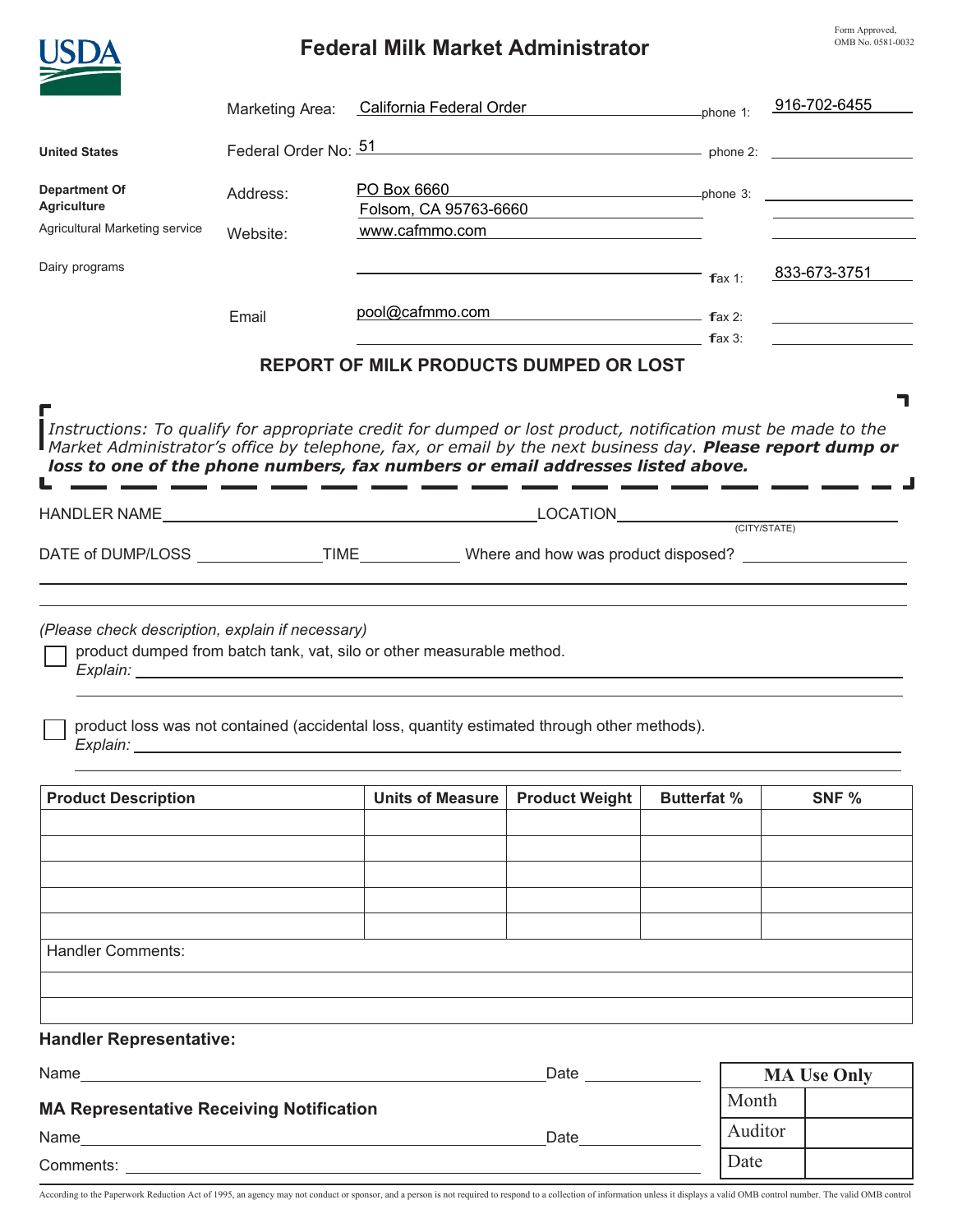number for this information collection is 0581-0032. The time required to complete this information collection is estimated to average .5 hours per response, including the time for reviewing instructions, searching existin

In accordance with Federal civil rights law and U.S. Department of Agriculture (USDA) civil rights regulations and policies, the USDA, its Agencies, offices, and employees, and institutions participating in or administerin programs are prohibited from discriminating based on race, color, national origin, religion, sex, gender identity (including gender expression), sexual orientation, disability, age, marital status, family/parental status,

Persons with disabilities who require alternative means of communication for program information (e.g., Braille, large print, audiotape, American Sign Language, etc.) should contact the responsible Agency or USDA's TARGET<br>

To file a program discrimination complaint, complete the USDA Program Discrimination Complaint Form, AD-3027, found online at http://www.ascr.usda.gov/complaint\_filing\_cust.html and at any USDA office or write a letter<br>add

USDA is an equal opportunity provider, employer, and lender.